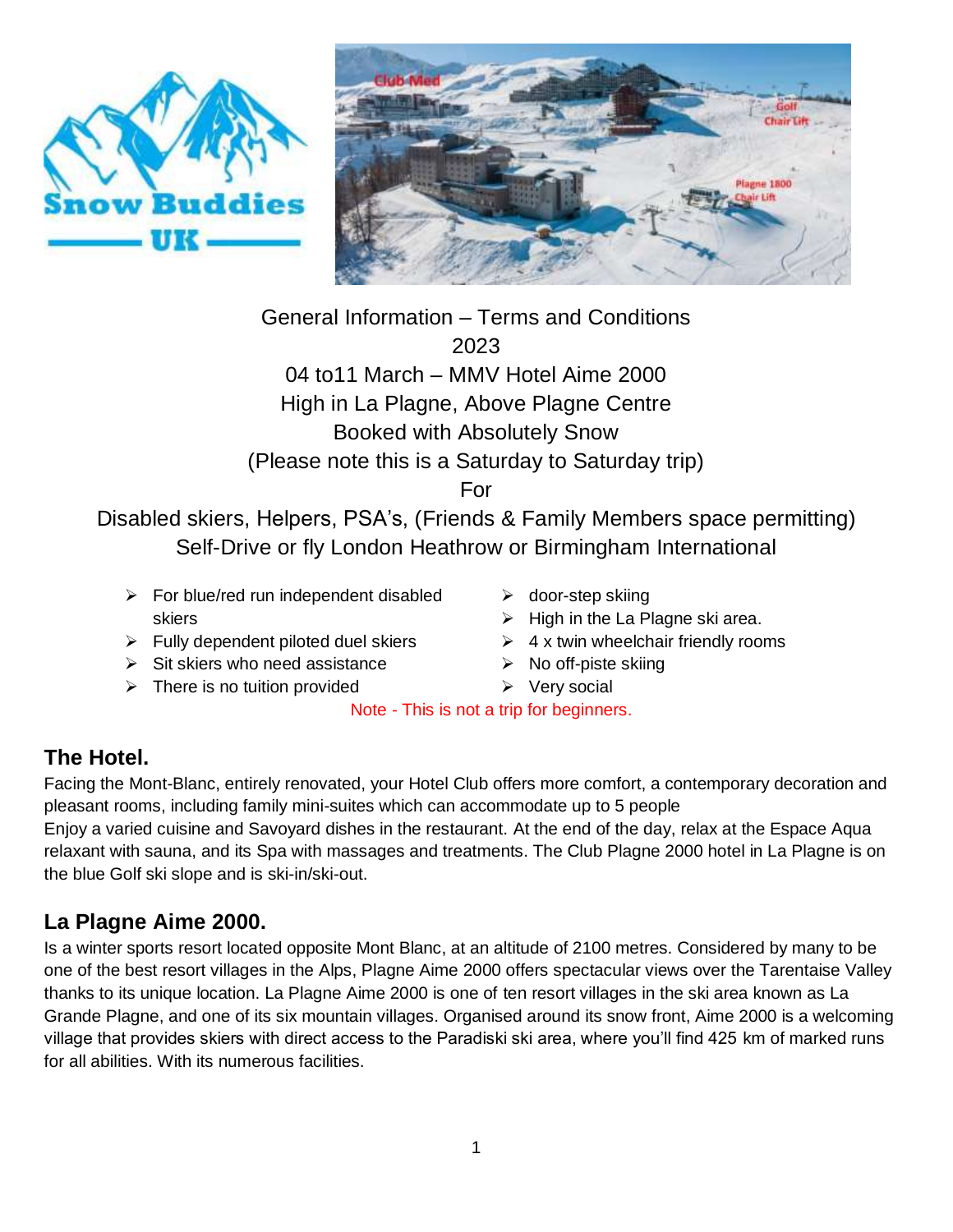# **Priorities.**

Priority will be given to those disabled skiers and snowboarders for whom other ski trips are unsuitable and their only opportunity to ski is with Snow Buddies.

# **Accommodation.**

Snow Buddies have pre-booked 41 spaces for the 2023 ski trip. By default, the accommodation that we book is twin rooms.

- $\triangleright$  Divided family rooms are limited but available.
- $\triangleright$  A limited number of wet rooms are available if required. (Priority for wet room spaces will be given to those who need them before a friend or family member of a disabled skier).
- $\triangleright$  Double rooms are available on request.
- $\triangleright$  Single occupancy might be available on request and payment of the under-occupancy surcharge.

# **To Travel with Snow Buddies.**

## **1. Helpers.**

- **Ski ability,**
	- Helpers must be competent red run skiers confident when skiing in adverse conditions (whiteouts).
	- **Have a good understanding of mountain safety and accident procedures.**

#### **Trave**l,

Except for those self-driving to resort. Be available to help with luggage and equipment at: -

- **Airports**
- Coach transfers
- The hotel

#### **In the hotel**,

Assisting as required in the hotel, most critically at meal times.

#### **On the mountain.**

 Assisting as required all day when out skiing, providing help with lunch and coffee/hot chocolate breaks during the day.

#### **Adaptive skiing,**

- **Have an interest in disability and adaptive skiing.**
- **Social,**
- Maybe most importantly all helpers must have a sense of humour and be willing to mix socially with the whole group.

## **Prices,**

 The Snow Buddy prices are offered with the understanding that helpers will fully participate in the trip and help where and when required.

## **2. Skiers.**

- **Decision making,**
	- The skier must be capable of making their own decisions and be happy to engage with the trip organizers by phone and/or email.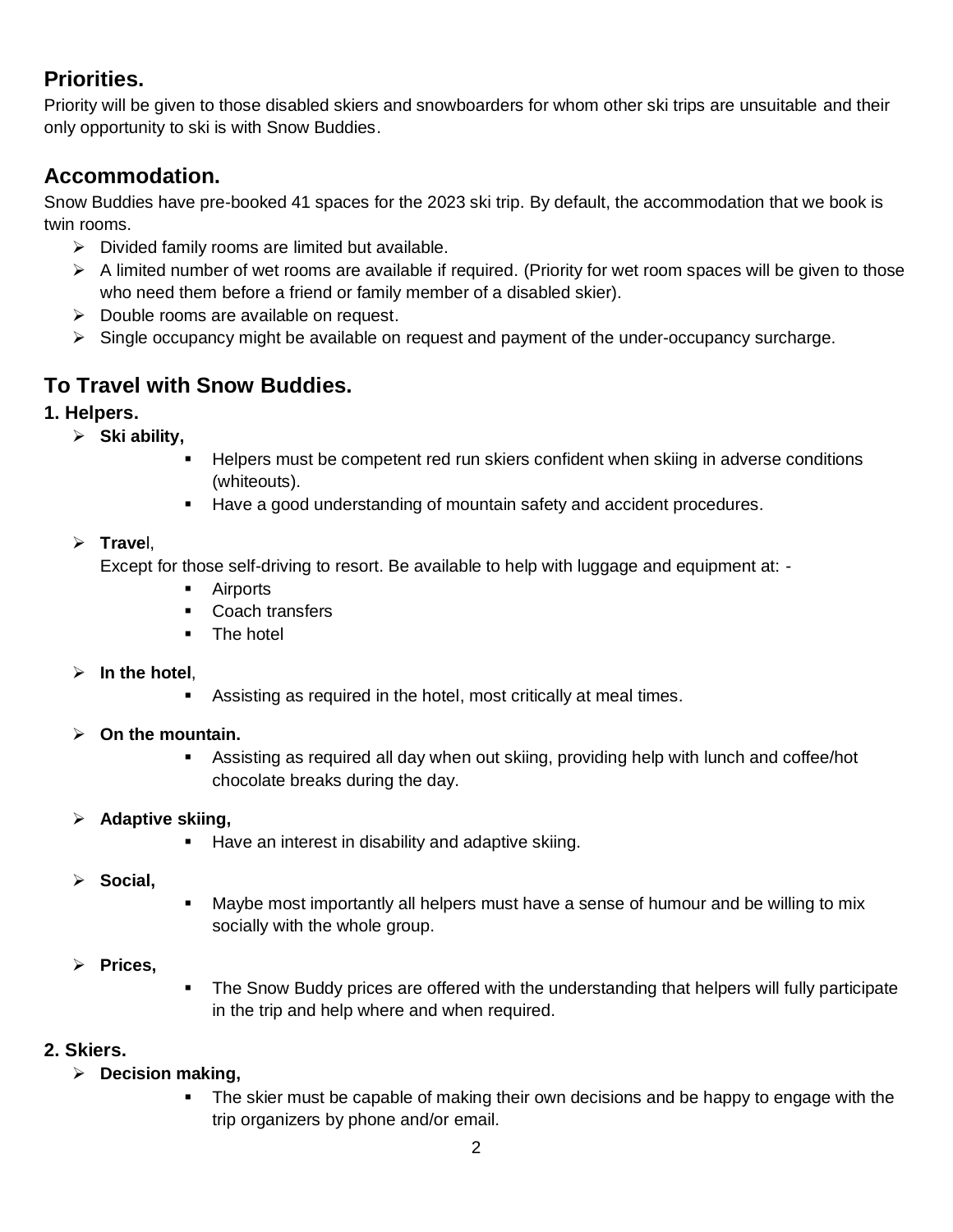**or;**

**The person fulfilling this role on behalf of the skier will be accompanying them on the ski** trip.

## **Personal care,**

 Any skier that needs a PSA to assist with personal care must make their own arrangements (with the agreement of Snow Buddies UK) prior to booking a trip, consideration must be given to care on the ski slopes as well as care in the hotel.

## **Ski ability,**

- A skier must independently be able to ski blue / easy red runs safely and competently before they can be considered for a place on a Snow Buddies trip.
- **Note: -** If there is any doubt about ski ability a ski session at Tamworth Snow Dome must take place before any ski trip decisions can be made, except;
- Those who need to use a Tessier piloted duel ski, these skiers will be allocated places dependant on equipment, Tessier pilot availability and at the discretion of Snow Buddies UK trip organisers.

# **Enforced stayover,**

If for any reason a skier cannot return to the UK at the end of a ski trip, they must be capable of, but not exclusively,

- Supporting themselves for an extended period of time in resort.
- Making all onward travel arrangements.
- **Making arrangements to pay any bills incurred by the extended stay. or;**
- Provide Snow Buddies UK with a copy of their support plan that achieves all of the above.

## **Fundraising,**

 As a condition of traveling with Snow Buddies all skiers will be expected to fundraise for Snow Buddies the first year that they travel and at a minimum every subsequent 3rd year.

# **3. PSA's.**

All skiers who require support in the hotel must provide their own PSA's, (in consultation with Snow Buddies trip organizers).

## **4. Family Members/Friends.**

Family members and friends are welcome on Snow Buddies ski trips with the following conditions;

- $\triangleright$  As long as there are available places in the hotel etc.
- $\triangleright$  There are no discounts available for family members and friends.

## **5. The Cost and Payments.**

- **To Fly,**
- Includes Hotel half board, wine with the evening meal, coffee and cake in the afternoon, Flight from Heathrow or Birmingham (£75 surcharge), Coach Transfers, 6 day La Plagne lift pass with Carre Neige insurance cover.
- **NOTE 1:** Does not include equipment hire or ski carriage.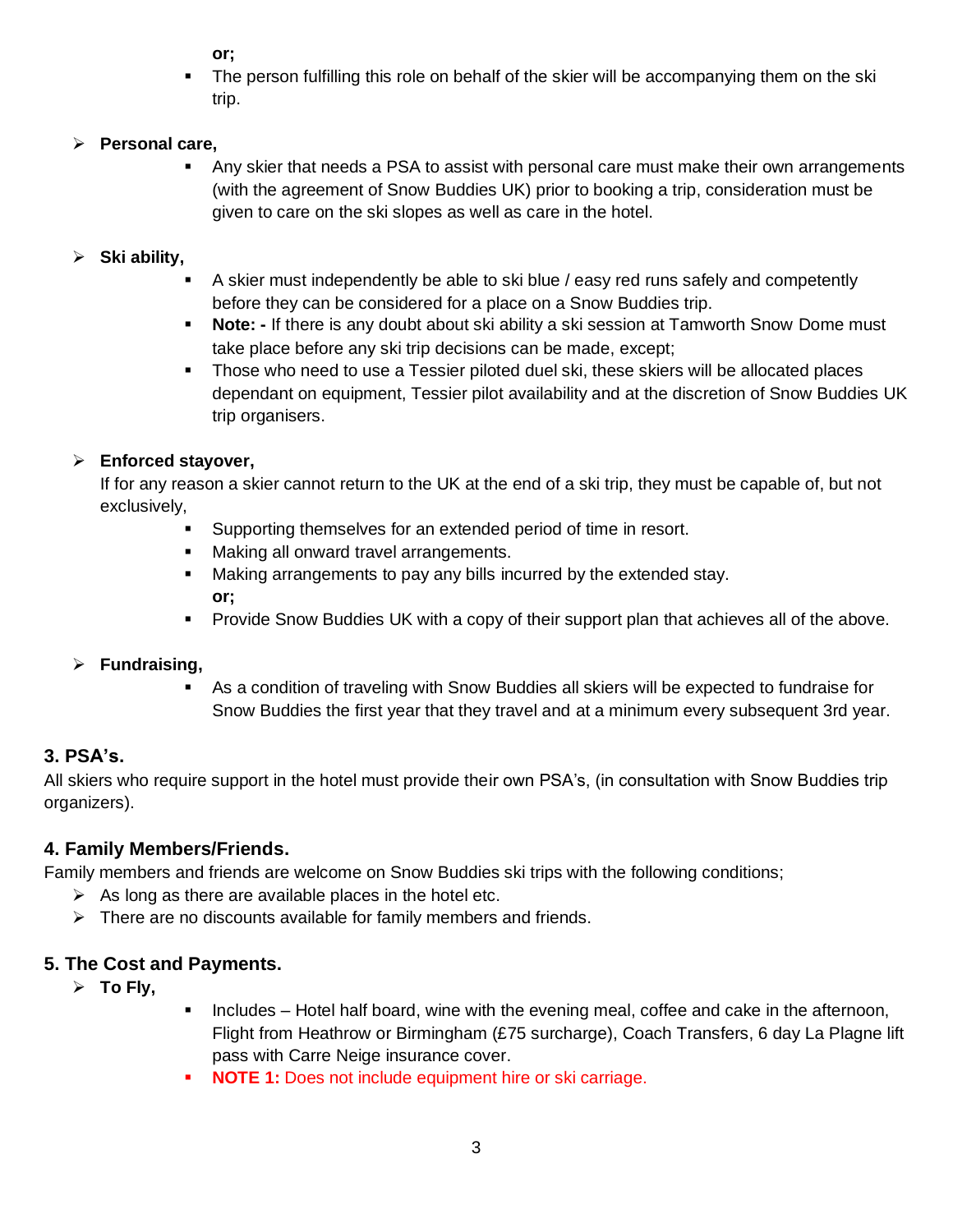#### **Self-Drive,**

- Includes Hotel half board, wine with the evening meal, coffee and cake in the afternoon, 6 day La Plagne lift pass with Carre Neige insurance cover.
	- **NOTE 1:** Does not include equipment hire and car parking.
- **NOTE 2:** Self-drive discount from the prices below will be £75.00 pp.

|                                       | <b>Deposit</b><br>to secure a place         | <b>Main payment</b><br>By 01 Dec 2022 |          | <b>Total</b> |
|---------------------------------------|---------------------------------------------|---------------------------------------|----------|--------------|
| <b>Skier</b>                          | £200                                        | £1000                                 |          | £1200        |
| <b>Returning Helper</b>               | £200                                        | £600                                  |          | £800         |
| <b>First Time Helper</b>              | £200                                        | £800                                  |          | £1000        |
| PSA (Does not include a lift<br>pass) | £200                                        | £600                                  |          | £800         |
| Friend/Family                         | £200                                        | £1100                                 |          | £1300        |
| Birmingham flight surcharge           |                                             |                                       | $£75$ pp |              |
| Mono/duel ski hire                    |                                             |                                       | £100     |              |
|                                       | Want to know more ring Andy on 07868 660756 |                                       |          |              |

#### **How to Pay**

| <b>Cheques</b>                          | <b>BACs payment</b> |                        |  |
|-----------------------------------------|---------------------|------------------------|--|
| Cheques made payable to Snow Buddies UK | <b>Account Name</b> | <b>Snow Buddies UK</b> |  |
| and sent to;                            | Account No          | 54225160               |  |
| 30 Prescelly Close, Nuneaton, CV10 8QA  | Sort Code           | 30-84-79               |  |

#### **6. Payment Conditions.**

- $\triangleright$  The initial deposit of £200 is required before you can be allocated a place on the trip.
- $\triangleright$  If you pull out of the trip deposits are non-refundable unless a replacement to fill the place can be found.
- $\triangleright$  All prices are approximate and subject to change.
- $\triangleright$  Places are dependent on suitable hotel accommodation and ski buddy availability.
- $\triangleright$  The Ski Buddy prices are offered with the understanding that helpers will fully participate in the trip and help where and when required.

#### **7. Discounts.**

There are no discounts from the ski trip price but a small amount of money has been put to one side to help any skier struggling with cost incurred by their disability like, travel insurance, equipment and PSA costs.

#### **8. Cancellations.**

- $\triangleright$  Deposits and main payments are non-refundable unless a suitable replacement to fill the place can be found.
- $\triangleright$  Suitable replacements are entirely at the discretion of Snow Buddies UK.
- $\triangleright$  If for reasons out of Snow Buddies control, a trip has to be cancelled, refunds are not guaranteed.

#### **9. General Conditions.**

 $\triangleright$  Disabled skiers must bring proof of disability (blue card etc.) so a reduction can be claimed on the lift passes. (Failure to provide proof of disability will incur a charge of £250.00).